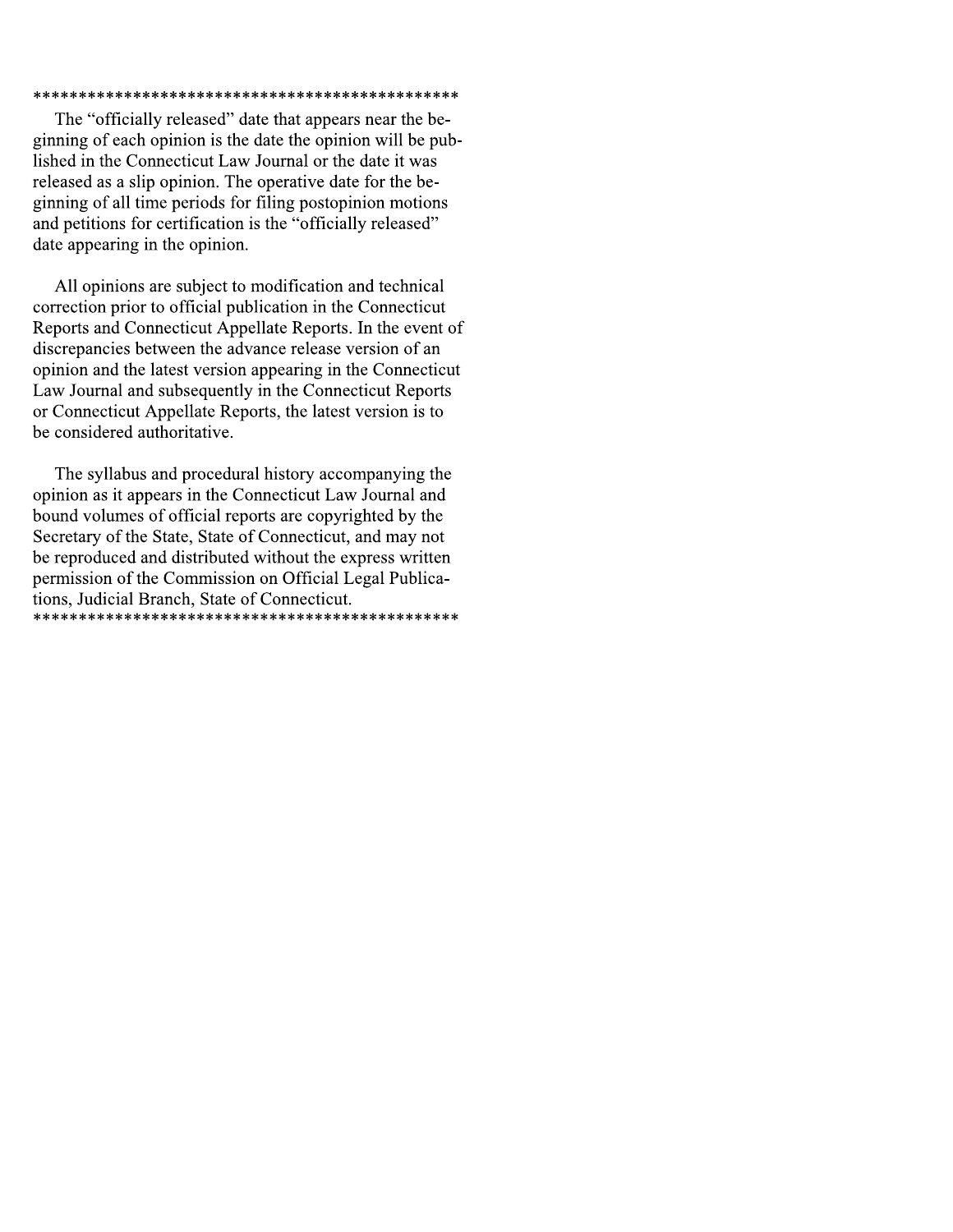# ROBERT BARTON *v.* CITY OF NORWALK (SC 19671)

Rogers, C. J., and Palmer, Eveleigh, Robinson and Beach, Js.

#### *Syllabus*

The plaintiff B brought this action, alleging, inter alia, that the defendant city had inversely condemned a parcel of real property containing a partially leased building by taking, through the power of eminent domain, an adjacent parcel containing a parking lot used by the tenants of the subject property. Shortly after purchasing the subject property, B purchased the adjacent parcel in order to construct a parking lot. B subsequently began leasing portions of the building on the subject property to various residential and commercial tenants including, among others, a church. In 2002, the defendant condemned the adjacent parcel in order to build a police station and paid B \$127,000 in compensation for the taking. The lack of available parking due to the condemnation of the adjacent parcel subsequently rendered the subject property undesirable to current and prospective tenants. Both the percentage of space leased and B's rental income subsequently declined. Thereafter, B filed an action in the Superior Court seeking review of the compensation afforded to him by the defendant for the condemnation of the adjacent parcel. The court found in favor of the plaintiff, determining that the adjacent parcel was worth \$310,000 rather than \$127,000. Because B could not recover for losses to the subject property in the previous action concerning the adjacent parcel, he subsequently commenced the present action alleging inverse condemnation of the subject property. The trial court concluded that the lack of parking resulting from the defendant's condemnation of the adjacent parcel precluded B from operating the building on the subject property as a leasable facility and, as a result, had substantially destroyed B's use and enjoyment of the subject property. In so concluding, the trial court rejected the defendant's claim that, in light of B's position in the previous action that the highest and best use of the adjacent parcel was as a mixed use development, the doctrine of judicial estoppel barred B from asserting, for the purpose of his inverse condemnation claim, that he would have continued using the adjacent parcel as a parking lot. The trial court rendered judgment in favor of B, from which the defendant appealed to the Appellate Court claiming, inter alia, that B had failed to make out prima facie case for inverse condemnation because the subject property retained significant value and that the trial court had incorrectly concluded that B's claim was not barred by the doctrine of judicial estoppel. The Appellate Court disagreed with these claims and, accordingly, affirmed the judgment of the trial court. The defendant, on the granting of certification, appealed to this court. *Held*:

- 1. The Appellate Court correctly determined that the defendant had inversely condemned the subject property by taking the adjacent parcel through the power of eminent domain: the trial court's conclusion that B's use and enjoyment of the subject property was substantially destroyed was amply supported by its factual findings that B faced extreme difficulty renting space due to the absence of parking and that the market value of the subject property had fallen by more than 80 percent; moreover, this court could not conclude, in light of declining lease rates and the lack of success in marketing, that the continued presence of the church, which had declined to renew its lease after the condemnation of the adjacent parcel, undermined the trial court's conclusions; furthermore, the fact that the subject property retained some economic value did not undermine the trial court's ultimate finding that B's use and enjoyment of the subject property was substantially destroyed.
- 2. The defendant could not prevail on its claim that the trial court abused its discretion by declining to bar B's inverse condemnation claim under the doctrine of judicial estoppel; the plaintiff's claim in the present action that he would continue to use the adjacent parcel as a parking lot was not clearly inconsistent with his position in the previous action that the highest and best use of the adjacent parcel was as a mixed use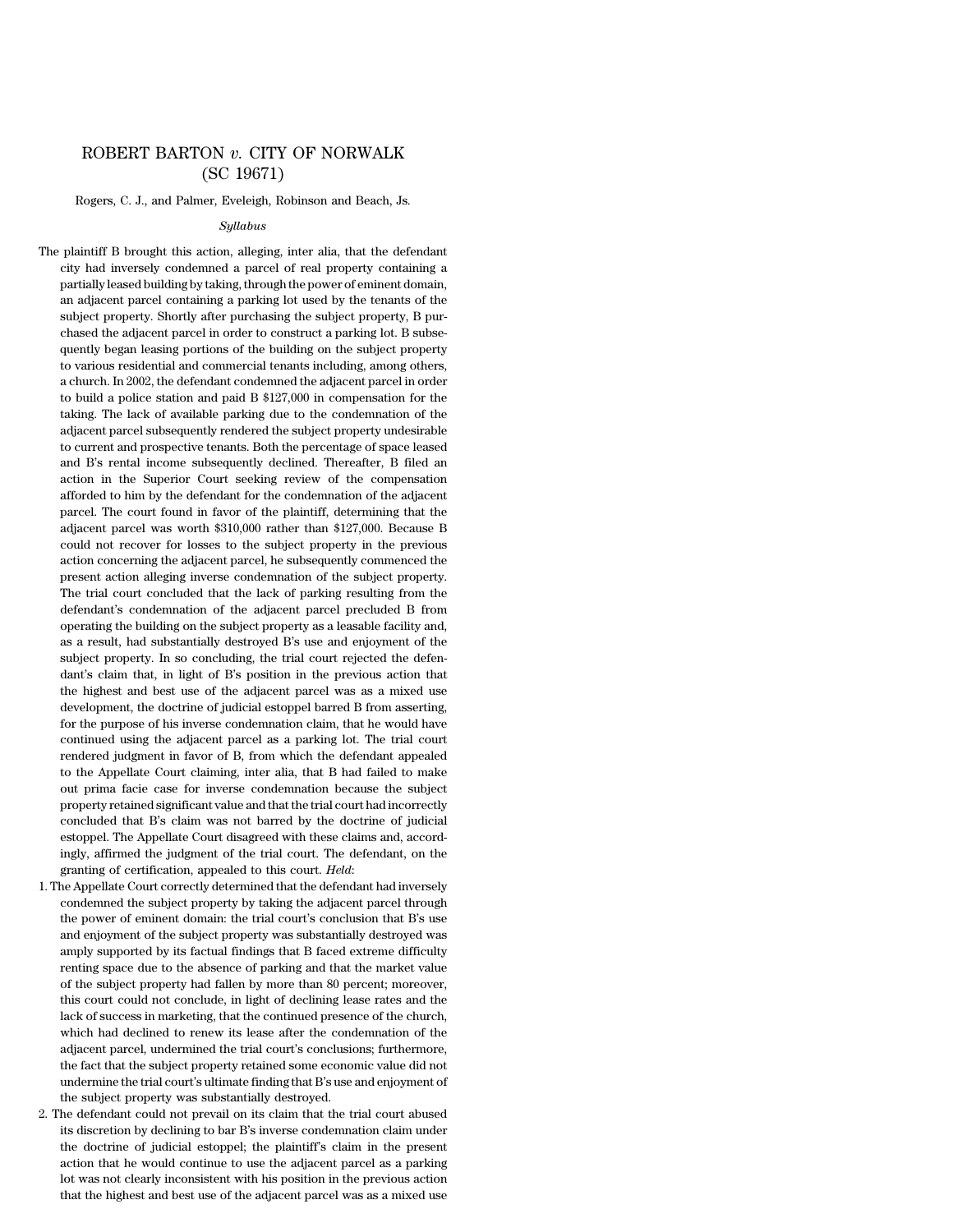development, as a property owner need not actually use his or her property in accordance with its highest and best use.

Argued January 19—officially released July 4, 2017

## *Procedural History*

Action to recover damages for, inter alia, the defendant's alleged taking of certain of the plaintiff's real property by inverse condemnation, brought to the Superior Court in the judicial district of Stamford-Norwalk, where the court, *Mintz, J.*, granted the plaintiff's motion to cite in Sonoson, LLC, as a party plaintiff; subsequently, the matter was tried to the court, *Hon. Taggart D. Adams*, judge trial referee, who, exercising the powers of the Superior Court, rendered judgment for the plaintiffs, from which the defendant appealed to the Appellate Court, *Gruendel*, *Prescott* and *Pellegrino, Js.*, which affirmed the judgment of the trial court, and the defendant, on the granting of certification, appealed to this court. *Affirmed.*

*Carolyn M. Colangelo*, assistant corporation counsel, with whom were *Mario F. Coppola*, corporation counsel, and *Daniel J. Krisch*, for the appellant (defendant).

*Elliott B. Pollack*, with whom, on the brief, was *Tiffany K. Spinella*, for the appellees (plaintiffs).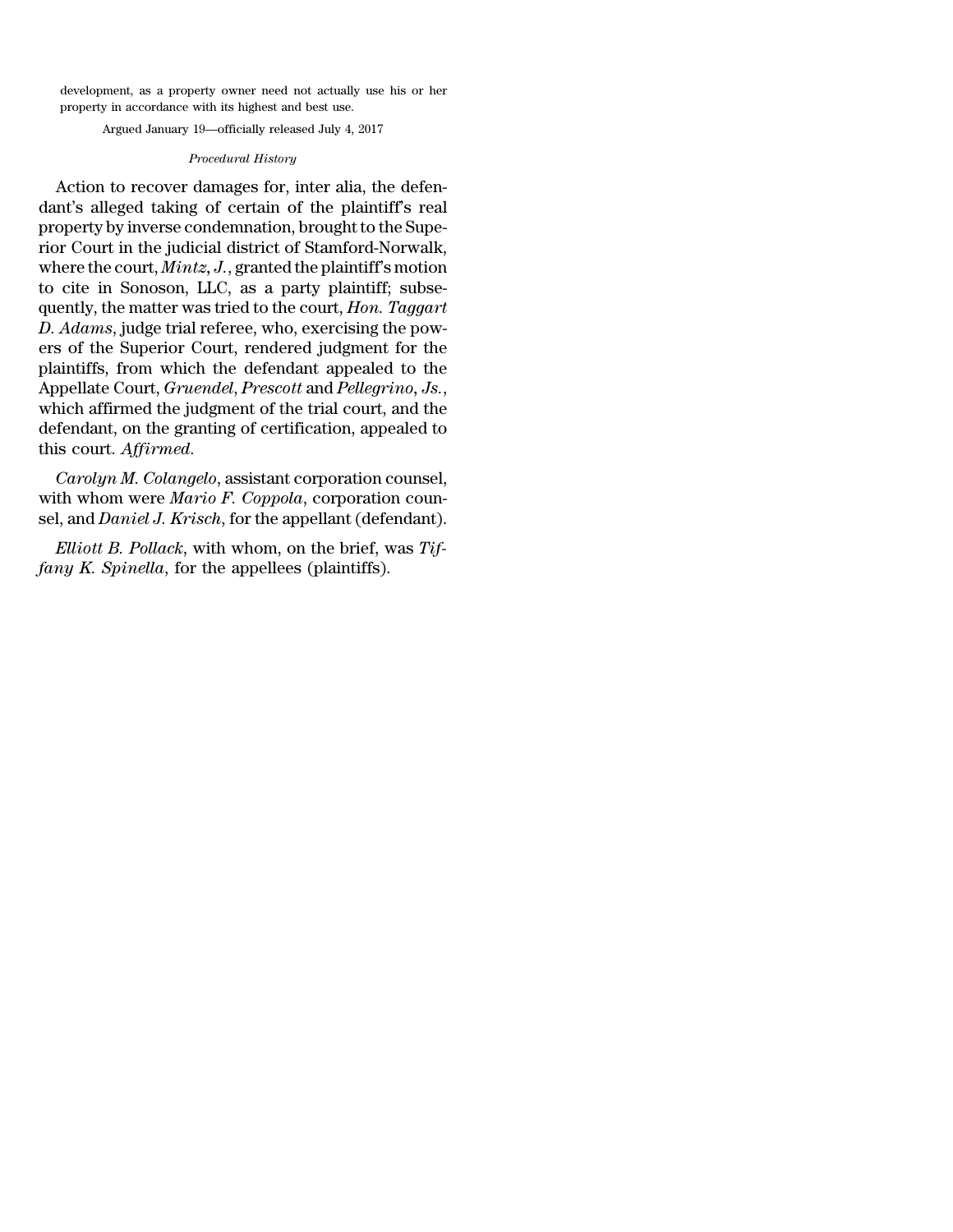### *Opinion*

EVELEIGH, J. In this certified appeal, the defendant, the city of Norwalk, appeals from the judgment of the Appellate Court affirming the judgment of the trial court awarding the plaintiff Robert Barton<sup>1</sup>  $$899,480$  in damages plus prejudgment interest for his claim that the defendant inversely condemned a parcel of real property located at 70 South Main Street in Norwalk (70 South Main) by taking, through the power of eminent domain, the plaintiff's parking lot located across the street at 65 South Main Street (65 South Main). See *Barton* v. *Norwalk*, 163 Conn. App. 190, 193–94, 135 A.3d 711 (2016). The defendant raises two claims in the present appeal. First, the defendant claims that the Appellate Court incorrectly affirmed the judgment of the trial court that the plaintiff had proven inverse condemnation because 70 South Main retains significant value and generates significant income. Second, the defendant claims that the Appellate Court incorrectly concluded that the plaintiff's inverse condemnation claim was not barred by judicial estoppel. We disagree with the defendant and, accordingly, affirm the judgment of the Appellate Court.

The following facts and procedural history are relevant to the disposition of the present appeal. ''In 1981, the plaintiff purchased the four story walk-up commercial building at 70 South Main as an office for his sailmaking business. There was a single parking space at 70 South Main. The defendant told the plaintiff that he needed more parking for 70 South Main to comply with zoning regulations. The defendant approved a site plan for 70 South Main that involved the [plaintiff's purchase of] the vacant lot across the street at 65 South Main and creating forty-four parking spaces there. The plaintiff did so, and the defendant issued a certificate of zoning compliance in 1984 for both properties.

''In 1985, the plaintiff sold his sail-making business but kept the building. The buyers remained at 70 South Main for one year before moving out. When they did, the plaintiff began leasing space at 70 South Main to a number of commercial tenants. Lessees included a barbershop and a housing services office on the first floor, Macedonia Church on the second floor as well as parts of the third and fourth floors, a photo-gift business on the third floor, and several crafts persons on the fourth floor. The court did not expressly find but it is undisputed that there was also a residential apartment on the fourth floor. For most of the next fifteen years, the building was 95 to 100 percent occupied.

''When the plaintiff bought 70 South Main, there was abundant on-street parking nearby. Beginning in 1990, however, the defendant enlarged no-parking zones and converted several side streets into through streets. As a result, on-street parking grew steadily more limited.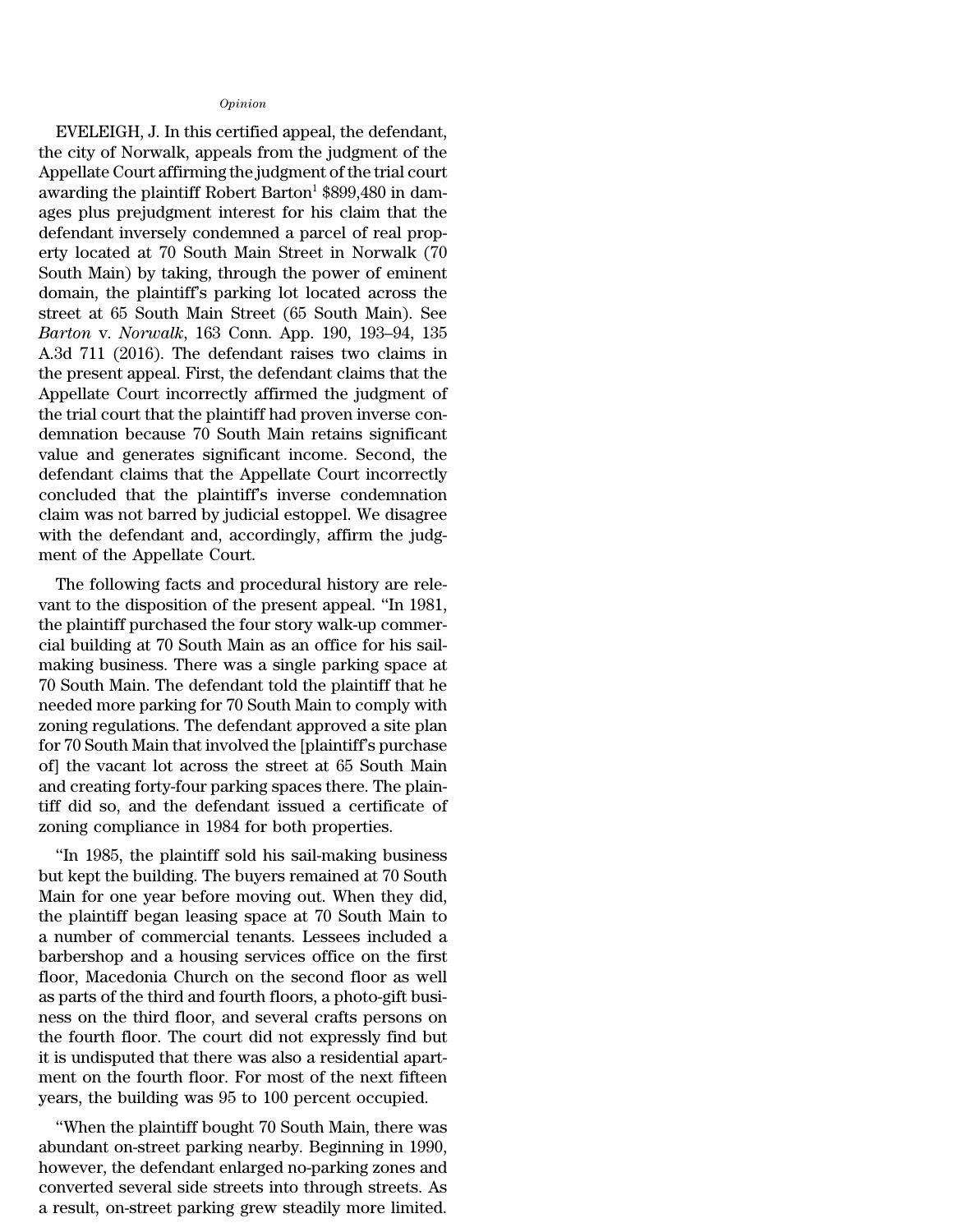In 1996, when the plaintiff learned of the defendant's interest in building a new police headquarters on land that included his parking lot at 65 South Main, he and his tenants grew concerned that they and their customers would have nowhere to park. They expressed this concern to city officials, who offered the plaintiff and his tenants forty parking permits at the South Norwalk train station, which would expire after ten years, as a compromise. The plaintiff and his tenants rejected this offer because they asserted that those spaces were far away, unpleasant, and possibly dangerous. The plaintiff stressed in his talks with two subsequent mayors of Norwalk that, if the defendant condemned his parking lot at 65 South Main, it would cripple operations at 70 South Main.

''In February, 2002, the defendant condemned the parking lot at 65 South Main and paid the plaintiff \$127,000 as just compensation for it. . . . The plaintiff asked the Superior Court to review the defendant's statement of just compensation, arguing that 65 South Main was worth \$350,000. . . . In addition, the plaintiff twice tried to amend his pleadings in that case to add a claim for losses to 70 South Main as a result of the taking of 65 South Main. The defendant successfully objected to both amendments.

''The parties' experts testified in that proceeding only to the fair market value of 65 South Main standing alone. . . . Specifically, both parties' real estate appraisers agreed that the highest and best use for 65 South Main, which is the standard measure of just compensation . . . would be a mixed use . . . .

''On January 27, 2009, the court rendered judgment in favor of the plaintiff in that case. The court found that 65 South Main was worth \$310,000 as a mixed use development and awarded the plaintiff \$310,000 in just compensation, minus the \$127,000 that the defendant had already paid the plaintiff, plus interest, fees, and costs. . . .

''Because the plaintiff could not recover for losses to 70 South Main in the action concerning 65 South Main, he filed a second action—the subject of this appeal—in November, 2003, in which he alleged that the defendant had inversely condemned 70 South Main when it took 65 South Main. A four day trial to the court occurred in February, 2013. The plaintiff called four witnesses, namely, himself, his expert real estate appraiser, a former tenant of 70 South Main, and a current tenant of 70 South Main. The defendant chose to call no witnesses. Instead, when the plaintiff rested, the defendant moved for a judgment of dismissal on the ground that the plaintiff had failed to make out a prima facie case. After the court took that motion under advisement, the defendant rested without presenting a case-in-chief.'' (Citations omitted; footnote omitted; internal quotation marks omitted.) Id., 194–97.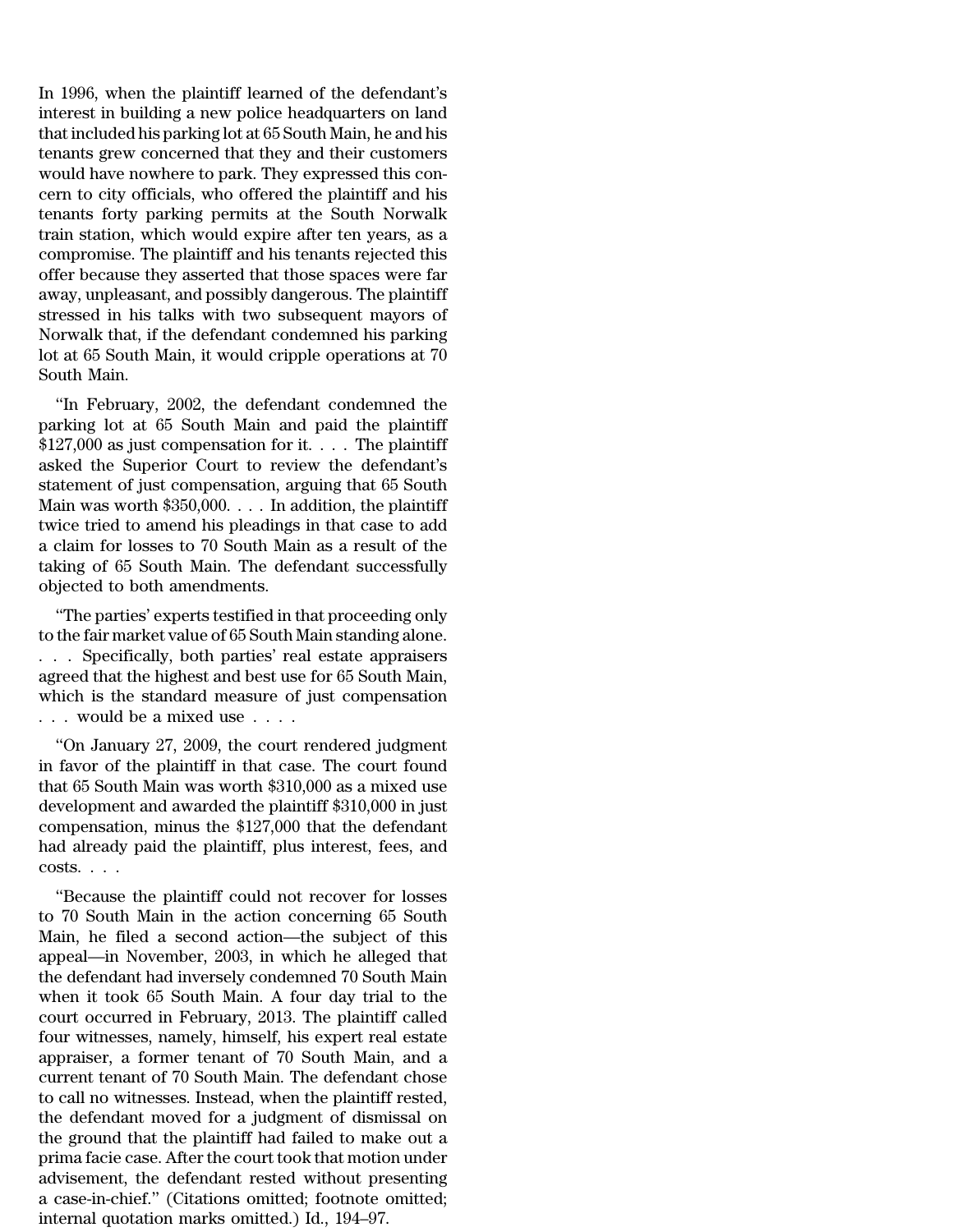The trial court found that the lack of parking, caused by the taking of 65 South Main, had ''substantially destroyed the [plaintiff's] ability to operate [70 South Main] as a leasable facility and enjoy even a modicum of financial success.'' More specifically, the trial court found that the lack of parking made the plaintiff's ''chances of commercial success'' at 70 South Main "negligible or nonexistent." The trial court concluded that this is a ''close case,'' but nevertheless found that ''the only evidence in this case is that 70 South Main has substantially depreciated in value, by [more than 80 percent], and this loss has been caused by the taking through eminent domain of the dedicated parking spaces [at 65 South Main].'' On the basis of these findings, the trial court concluded that the defendant had inversely condemned 70 South Main because the taking of 65 South Main amounted to ''a substantial destruction of the [plaintiff's] ability to enjoy or use [70 South Main $\vert \ldots \vert$ .

The trial court also rejected the defendant's judicial estoppel claim.<sup>2</sup> ''The defendant had argued that the plaintiff was judicially estopped from bringing an action for the inverse condemnation of 70 South Main because (1) the plaintiff's position in the previous litigation that 65 South Main's highest and best use was as a mixed use development was 'completely inconsistent' with his position in this litigation that he would have continued using 65 South Main as a parking lot, and (2) his inconsistent positions gave him the unfair advantage of being able to bring the inverse condemnation action forlosses to 70 South Main. The [trial] court disagreed, finding that the positions were consistent and that the plaintiff derived no unfair advantage.'' *Barton* v. *Norwalk*, supra, 163 Conn. App. 200–201.

Accordingly, ''the court rendered judgment in favor of the plaintiff on his claim for the inverse condemnation of 70 South Main. The court awarded him \$899,480 in damages plus \$543,384.49 in prejudgment interest.'' Id., 197. The defendant appealed to the Appellate Court, which affirmed the judgment of the trial court.<sup>3</sup> See id., 219. This certified appeal followed.<sup>4</sup>

I

We begin with the defendant's claim that the Appellate Court incorrectly affirmed the trial court's judgment awarding monetary damages on a theory of inverse condemnation. The defendant claims that 70 South Main was not inversely condemned because it retained economic value, was approximately one half occupied, and continued to generate revenue. In response, the plaintiff claims that the Appellate Court properly affirmed the judgment of the trial court because the plaintiff's use and enjoyment of 70 South Main was substantially destroyed. We agree with the plaintiff.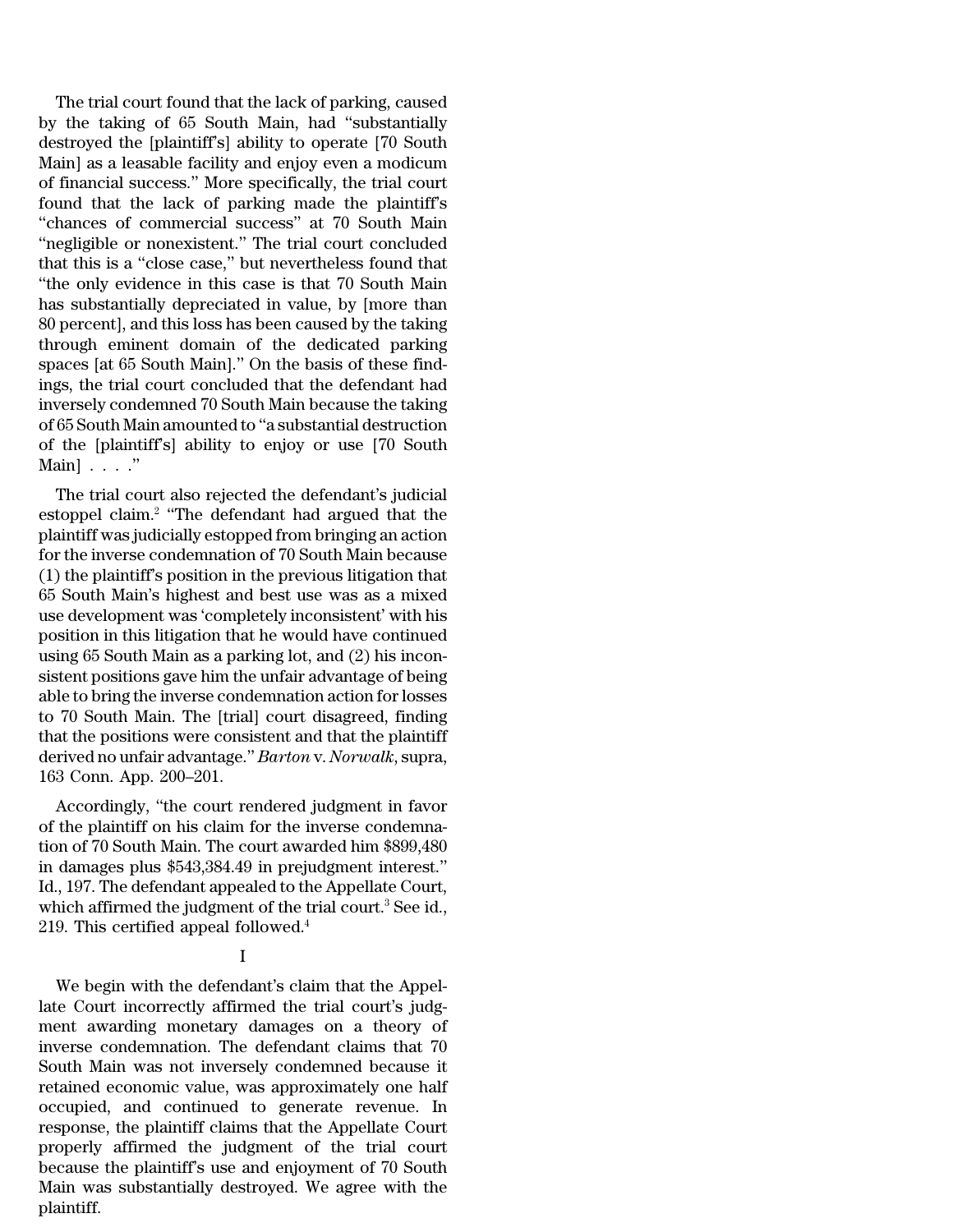''As a preliminary matter, we note that, forthis constitutional claim [of inverse condemnation], we review the trial court's factual findings under a clearly erroneous standard and its conclusions of law de novo.'' *Rural Water Co.* v. *Zoning Board of Appeals*, 287 Conn. 282, 298, 947 A.2d 944 (2008).

''Inverse condemnation is a cause of action against a governmental defendant to recover the value of property which has been taken in fact by the governmental defendant, even though no formal exercise of the power of eminent domain has been attempted by the taking agency. . . . An inverse condemnation claim accrues when the purpose of government regulation and its economic effect on the property owner render the regulation substantially equivalent to an eminent domain proceeding . . . .'' (Internal quotation marks omitted.) *Bristol* v. *Tilcon Minerals, Inc.*, 284 Conn. 55, 83, 931 A.2d 237 (2007). The government action must result in such a substantial interference with the use of the property that it ''amounts to practical confiscation.'' (Internal quotation marks omitted.) *Rural Water Co.* v. *Zoning Board of Appeals*, supra, 287 Conn. 298. ''Accordingly, an inverse condemnation action has been aptly described as an eminent domain proceeding initiated by the property owner rather than the condemnor." (Internal quotation marks omitted.) *Bristol* v. *Tilcon Minerals, Inc.*, supra, 83.

''The word taken in article first, § 11 of our state  $\alpha$  constitution<sup>5</sup> means the exclusion of the owner from his private use and possession, and the assumption of the use and possession for the public purpose by the authority exercising the right of eminent domain. . . . Although property may be taken without any actual appropriation or physical intrusion . . . there is no taking in a constitutional sense unless the property cannot be utilized for any reasonable and proper purpose . . . as where the economic utilization of the land is, for all practical purposes, destroyed. . . . A constitutional taking occurs when there is a substantial interference with private property which destroys or nullifies its value or by which the owner's right to its use or enjoyment is in a substantial degree abridged or destroyed.'' (Footnote in original; internal quotation marks omitted.) Id., 83–84. In other words, ''Connecticut law on inverse condemnation requires total destruction of a property's economic value or substantial destruction of an owner's ability to use or enjoy the property.'' Id., 85.

The issue of whether there has been a substantial destruction of an owner's ability to use or enjoy a property—the basis for liability in the present case—is a fact intensive issue. See *Rural Water Co.* v. *Zoning Board of Appeals*, supra, 287 Conn. 298 (''[w]hether a claim that a particular governmental regulation or action taken thereon has deprived a claimant of his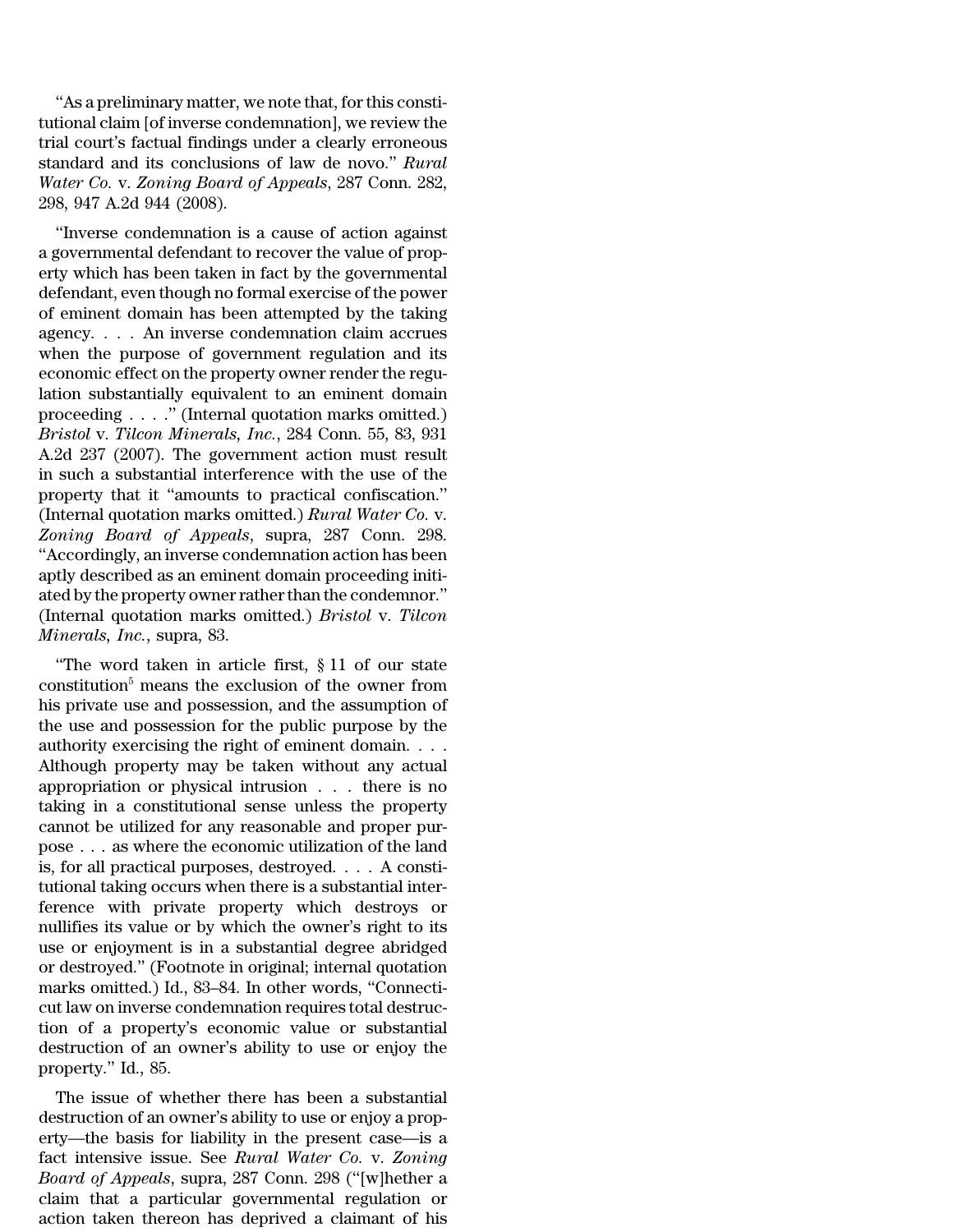property without just compensation is an essentially ad hoc factual inquir[y]'' [internal quotation marks omitted]). There is no bright line standard. We have previously observed that ''it may be difficult to determine in certain close cases whether the alleged infringement on property rights is sufficient to constitute the type of complete taking that inverse condemnation requires . . . .'' *Bristol* v. *Tilcon Minerals, Inc.*, supra, 284 Conn. 85; see also *Washington Market Enterprises, Inc.* v. *Trenton*, 68 N.J. 107, 116, 343 A.2d 408 (1975) (''[t]he general question as to when governmental action amounts to a taking of property has always presented a vexing and thorny problem'').

We recently observed, in a zoning variance case, that ''[w]hen a reasonable use of the property exists, there can be no practical confiscation.''<sup>6</sup> (Internal quotation marks omitted.) *Caruso* v. *Zoning Board of Appeals*, 320 Conn. 315, 323, 130 A.3d 241 (2016). Thus, when a putative condemnee fails to show that the property cannot be used for any reasonable and proper purpose, liability for inverse condemnation is precluded. See *Rural Water Co.* v. *Zoning Board of Appeals*, supra, 287 Conn. 298–300 (finding no inverse condemnation where landowner failed to show it could not continue to operate water utility on subject property); *Bristol* v. *Tilcon Minerals, Inc.*, supra, 284 Conn. 55 (finding no inverse condemnation where contamination from nearby city landfill did not prevent landowner from continuing to use land for mining operations or marketing land for residential development); *Sinotte* v. *Waterbury*, 121 Conn. App. 420, 437, 995 A.2d 131 (finding no inverse condemnation where landowners could still use home as residence despite periodic sewage backups), cert. denied, 297 Conn. 921, 996 A.2d 1192 (2010).

''Conversely, when the property retains no reasonable use or value under the zoning regulation, a practical confiscation occurs.'' *Caruso* v. *Zoning Board of Appeals*, supra, 320 Conn. 324. In *Caruso*, this court noted prior cases holding that compelling the use of large homes as single-family homes when it would be prohibitively expensive to maintain the homes as such would result in a practical confiscation. Id., 324–25, citing *Culinary Institute of America, Inc.* v. *Board of Zoning Appeals*, 143 Conn. 257, 260–61, 121 A.2d 637 (1956), and *Libby* v. *Board of Zoning Appeals*, 143 Conn. 46, 52–53, 118 A.2d 894 (1955). In *Libby*, the conclusion that the regulation amounted to a practical confiscation was sustained on the basis of the inability to market the property as a single-family residence. *Libby* v. *Board of Zoning Appeals*, supra, 52 (''[The property's] usefulness as a [single-family] house is gone. The extent to which its value has dropped is borne out by the inability to find, over a [two year] period, a single individual who was willing to make any offer for it.'').

Against this legal background, we conclude that the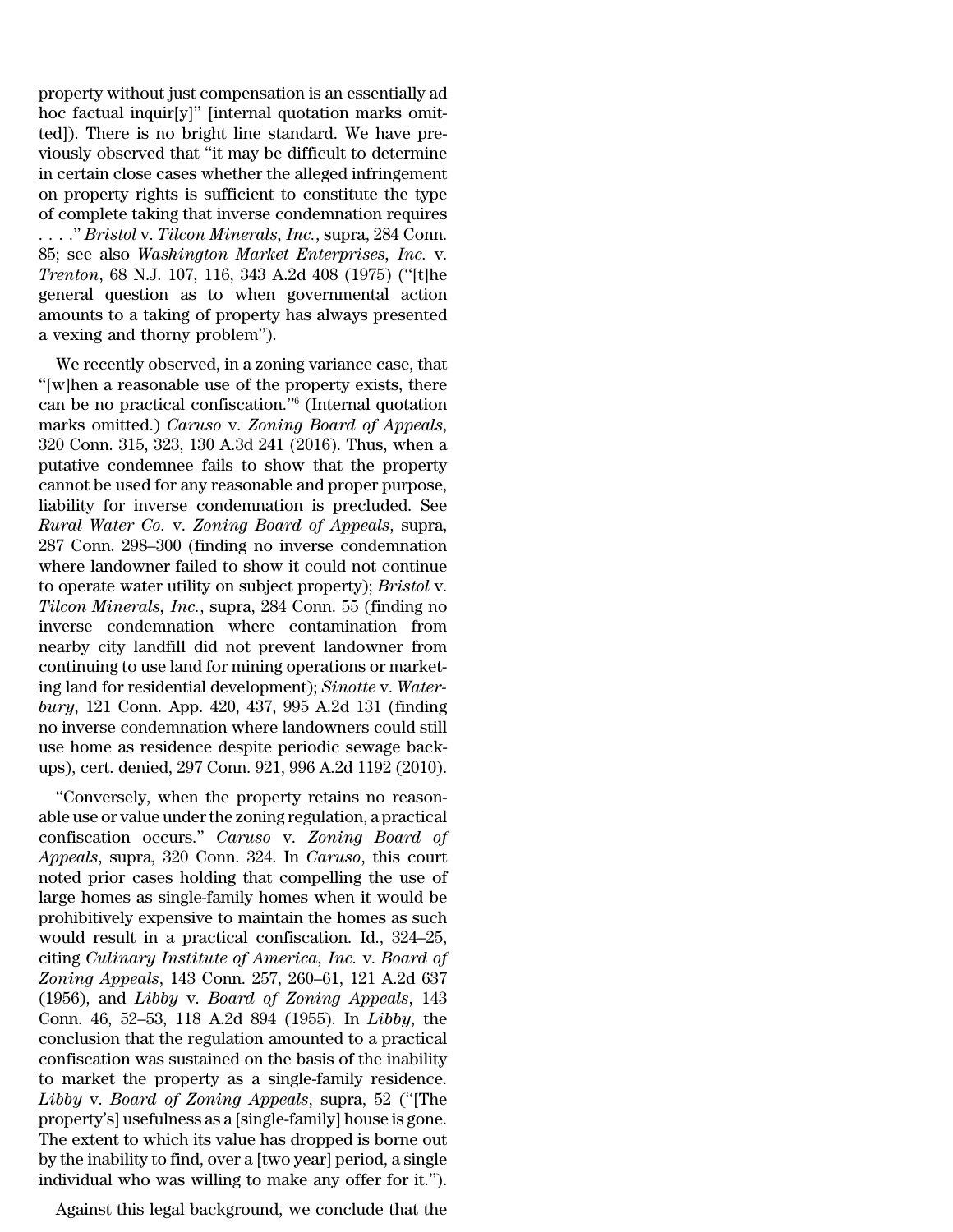trial court properly found that the defendant inversely condemned 70 South Main in the present case. After the defendant took the parking lot at 65 South Main, the use of 70 South Main was substantially destroyed. This conclusion is amply supported by the trial court's findings of fact that the plaintiff faced extreme difficulty renting space at 70 South Main, which, in turn, resulted in a more than 80 percent diminution of its value.

At the outset of its analysis, the trial court highlighted the ''serious, immediate, and enduring adverse effects'' of the taking of 65 South Main on the marketability of 70 South Main. The court concluded that the lack of parking had rendered space at 70 South Main undesirable to prospective tenants. This was evidenced by the plaintiff's graph depicting a drop in leased space from  $97$  percent $^7$  in  $2001\text{, to } 5$  percent in  $2006\text{, with a slight}$ increase to 10 percent in 2011. The Family and Children's Aid Society of Fairfield County, a prior tenant that had occupied three quarters of the ground floor, left at the end of its lease citing the lack of parking. Tenants on the third and fourth floor also departed at the end of their lease because of the lack of parking. The trial court noted the evidence presented about interest from prospective tenants who found the space attractive, but were dissuaded by the lack of parking. Lover Thomas, a barber who had run his business out of 70 South Main since 1989, attempted to endure the parking challenges. He suffered a loss of one quarter of his customers and ultimately closed shop, citing the lack of parking.<sup>8</sup>

As the tenants departed, the plaintiff was unable to replace them. After 65 South Main was taken, the plaintiff's real estate broker documented the interest of prospective tenants, interest that would not materialize into a lease principally due to the lack of parking.<sup>9</sup> In a letter, the broker informed the plaintiff that, without a solution to the lack of parking, ''the future tenancy of 70 South Main . . . looks very bleak at present.'' In the intervening ten years from the taking of 65 South Main to the trial, the plaintiff managed to attract only two small tenants to lease space. One is a cell phone store and the other is a bail bondsman. The trial court found that the tenancy of the bail bondsman is the consequence of the unique situation that 70 South Main is located across the street from the police station. The cell phone store depends on walk-in clientele, and the owner himself walks to work. The trial court found that ''the remainder of the building will attract tenants only by rock bottom rents, and these will be tenants for which parking is not an issue, likely a small and transient group.''

As a result of the lack of marketability, the plaintiff struggled to maintain 70 South Main. When the plaintiff sought the necessary permits for certain maintenance services, he was rebuffed by the defendant's agencies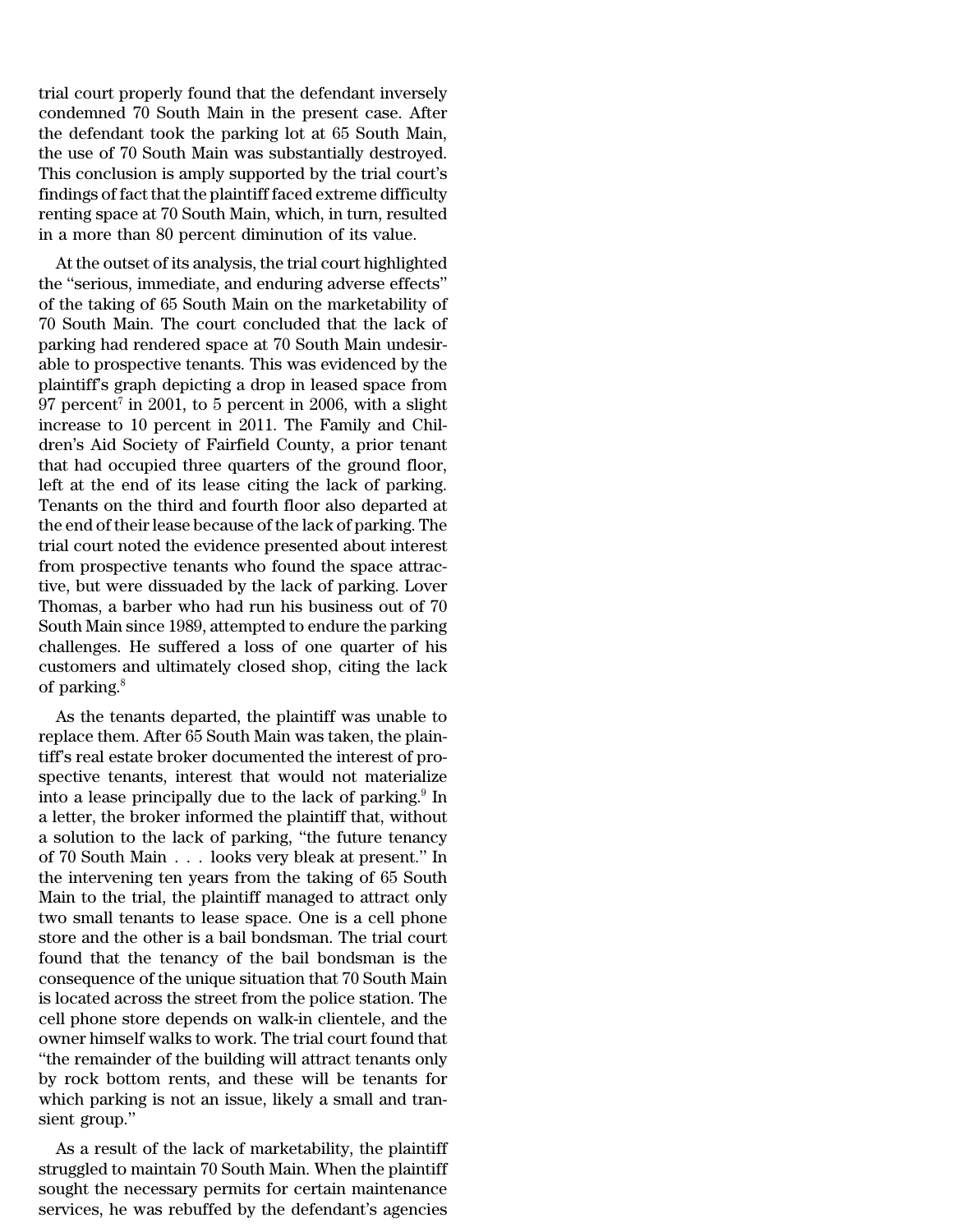on the basis of the lack of parking. The trial court noted that ''the record is replete with responses from municipal authorities that nothing can be done because of the parking issue and pending litigation.'' The trial court noted that, in order to keep costs down, at one point, the plaintiff's son lived in the building and furnished maintenance services. Indeed, as the trial court found, ''[t]he evidence shows the lack of parking . . . reduced [70 South Main's] chances of commercial success to negligible or nonexistent.''

The defendant claims that the trial court's finding with respect to the viability of the property is improper because it ignores the fact that Macedonia Church, which had leased space from the plaintiff since 1987 continued to occupy space in the building and generate substantial revenue. It is true that Macedonia Church occupied a substantial portion of the building—39 percent. Macedonia Church continued to occupy all of the second floor and parts of the third and fourth floor of the building through the date of the trial on a month to month basis. As a result of the its continued tenancy, the decline in operating income<sup>10</sup> was not as steep as the decline in term lease tenancy. The trial court found that the income declined from \$94,080 in 2001 to \$20,661 in 2006.

The defendant, however, glosses over significant facts regarding Macedonia Church's occupancy of 70 South Main. Although it enjoyed below market rents, once the parking lot was taken, Macedonia Church did not renew its lease with the plaintiff and informed the plaintiff that it intended to quit the premises when a suitable alternative was found. As an act of municipal grace, the defendant permitted Macedonia Church to use certain parking spaces on a nearby street at no cost. A leader from Macedonia Church testified that, if parking were not furnished, it would need to seek an alternative location on a temporary basis. As of the date of trial, the plaintiff had not found any new tenants for any of the spaces above the ground level. Thus, notwithstanding the length of Macedonia Church's continuing month to month occupancy, the plaintiff simply could not count on it as a revenue stream to continue to profitably operate the building long term. Therefore, we cannot conclude that, in light of the dismal lease rate and lack of success marketing vacant space, Macedonia Church's presence undermined the trial court's conclusion that the plaintiff's use and enjoyment of 70 South Main has been substantially destroyed.

The trial court's conclusion is also supported by its finding that the value of 70 South Main had fallen by more than 80 percent. In making its finding, the trial court ''generally accept[ed]'' the documentary and oral expert testimony of a commercial real estate appraiser, Michael McGuire. McGuire had thirty years of experience as a real estate appraiser, was a principal at a real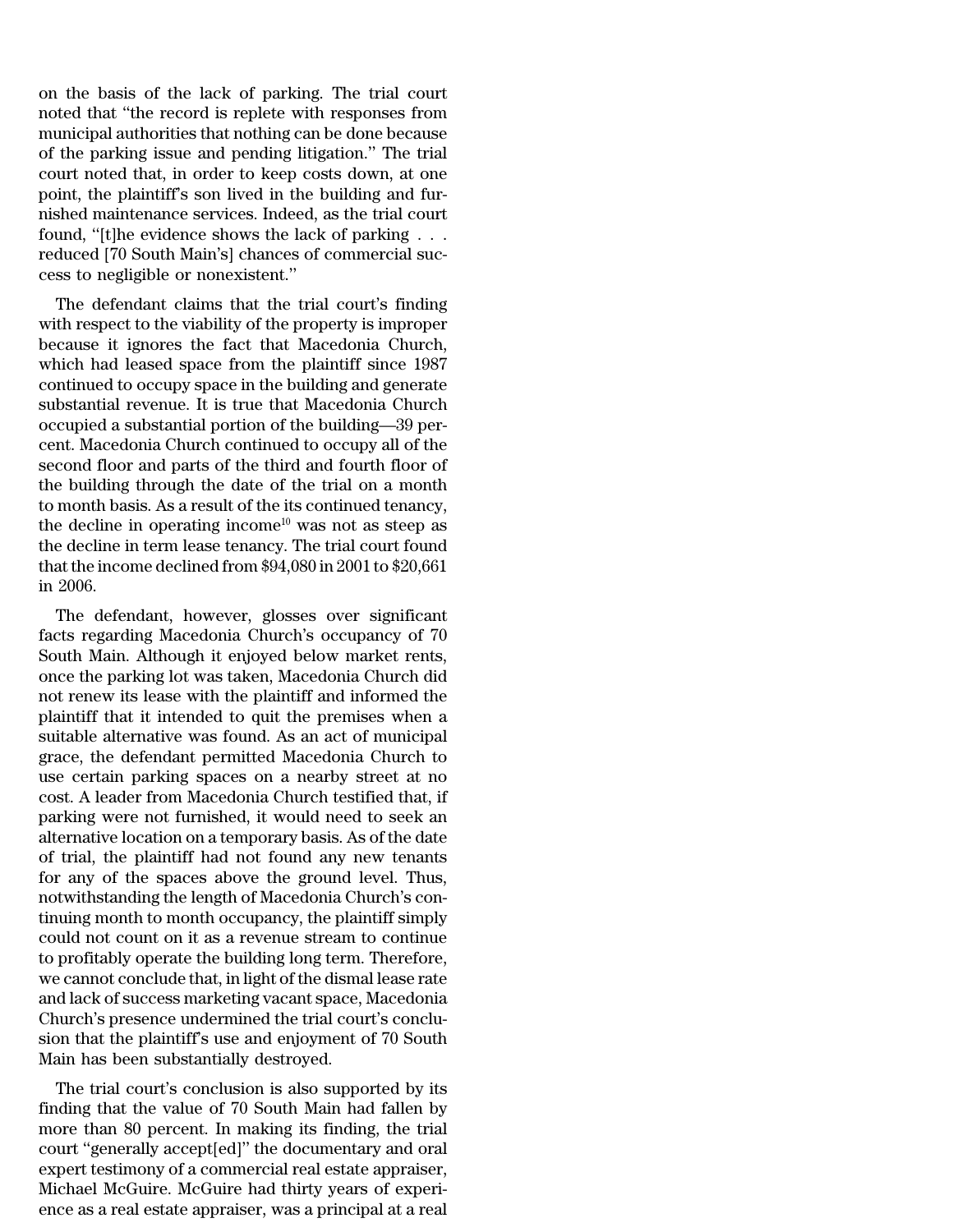estate appraisal firm in Norwalk, and was ''knowledgeable about real estate values and trends in the Norwalk area . . . .'' McGuire had recent experience in dealing with parking rules in Norwalk.<sup>11</sup> On the basis of McGuire's report, the trial court found that the value of 70 South Main had diminished from \$1.1 million to  $$200,520$  or 81.77 percent.<sup>12</sup> McGuire attributed this decline in value to the absence of available parking. He testified that ''parking is the lifeline of [a] building'' in a suburban market. He added that when ''[y]ou take the parking away, you've gutted . . . the value of a building.'' McGuire further testified that 70 South Main was ''pretty close to teardown value.'' The appraisal report stated that, without available parking, the property may be worth less than if it were vacant and available for development.

We are not persuaded that the fact that 70 South Main retains some economic value undermines the trial court's conclusion that the plaintiff's use and enjoyment of the property was substantially destroyed. ''Connecticut law on inverse condemnation requires total destruction of a property's economic value or substantial destruction of an owner's ability to use or enjoy the property.'' *Bristol* v. *Tilcon Minerals, Inc.*, supra, 284 Conn. 85. Logic dictates that where inverse condemnation is found for substantial—but not complete destruction of an owner's ability to use or enjoy property, the remaining quantum of use or enjoyment will be reflected in some economic value. Where, as here, the plaintiff has shown that his use and enjoyment of property has been substantially destroyed, the taking is of constitutional magnitude and the plaintiff is entitled to just compensation for the inverse condemnation of his property. ''[T]he usual measure of damages is the difference between the market value of the [property] before the taking and the market value of [the property] thereafter.'' (Internal quotation marks omitted.) Id., 71.

In sum, we conclude that the trial court properly concluded that the plaintiff had proven his theory of inverse condemnation in the present case.

# II

We next turn to the defendant's claim that the plaintiff's inverse condemnation action was barred by the doctrine of judicial estoppel. The defendant claims the trial court incorrectly failed to find the plaintiff estopped from asserting that 70 South Main should be valued with the use of 65 South Main as a parking lot. Specifically, the defendant claims the following: (1) the plaintiff's position with respect to the use of 65 South Main is clearly inconsistent with his position in the previous eminent domain action, wherein he argued the highest and best use of 65 South Main was as mixed use development; (2) the trial court in the previous case adopted the plaintiff's position and awarded compensation on that basis; and (3) the plaintiff would derive an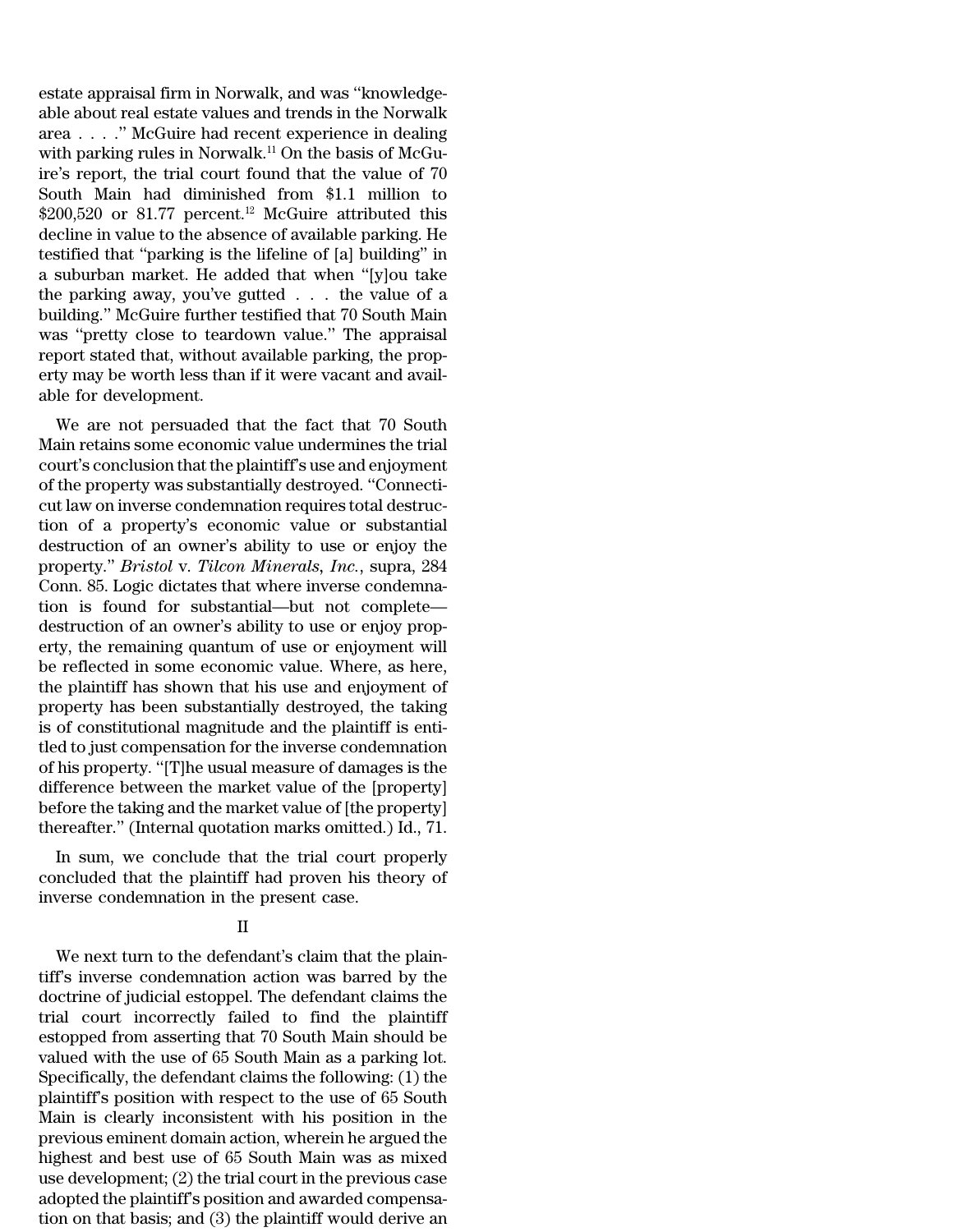unfair advantage against the defendant by taking such a position in the present case. We conclude that the defendant failed to prove that the plaintiff's claim was barred by judicial estoppel.

We begin by setting forth our standard of review of the defendant's claim. ''Because the rule is intended to prevent improper use of judicial machinery . . . judicial estoppel is an equitable doctrine invoked by a court at its discretion . . . . Accordingly, our review of the trial court's decision not to invoke the doctrine is for abuse of discretion.'' (Citations omitted; internal quotation marks omitted.) *Assn. Resources, Inc.* v. *Wall*, 298 Conn. 145, 171, 2 A.3d 873 (2010).

''[J]udicial estoppel prevents a party in a legal proceeding from taking a position contrary to a position the party has taken in an earlier proceeding. . . . [J]udicial estoppel serves interests different from those served by equitable estoppel, which is designed to ensure fairness in the relationship between parties. . . . The courts invoke judicial estoppel as a means to preserve the sanctity of the oath or to protect judicial integrity by avoiding the risk of inconsistent results in two proceedings.'' (Internal quotation marks omitted.) *Dougan* v. *Dougan*, 301 Conn. 361, 372, 21 A.3d 791 (2011). The doctrine ''protect[s] the integrity of the judicial process . . . by prohibiting parties from deliberately changing positions according to the exigencies of the moment . . . .'' (Citations omitted; internal quotation marks omitted.) *New Hampshire* v. *Maine*, 532 U.S. 742, 749– 50, 121 S. Ct. 1808, 149 L. Ed. 2d 968 (2001).

Judicial estoppel applies if(1)''a party's later position is clearly inconsistent with its earlier position,'' (2) ''the party's former position has been adopted in some way by the court in the earlier proceeding,'' and (3) ''the party asserting the two positions would derive an unfair advantage against the party seeking estoppel.'' (Internal quotation marks omitted.) *Dept. of Transportation* v. *White Oak Corp.*, 319 Conn. 582, 612, 125 A.3d 988 (2015); see *Dougan* v. *Dougan*, supra, 301 Conn. 372–73; see also *DeRosa* v. *National Envelope Corp.*, 595 F.3d 99, 103 (2d Cir. 2010). The application of judicial estoppel is further limited to ''situations where the risk of inconsistent results with its impact on judicial integrity is certain.'' (Internal quotation marks omitted.) *Dougan* v. *Dougan*, supra, 373. In addition, generally speaking, the doctrine will not apply ''if the first statement or omission was the result of a good faith mistake . . . or an unintentional error.'' (Internal quotation marks omitted.) Id.

With respect to the first element of judicial estoppel, the defendant claims that in the earlier eminent domain proceeding, the plaintiff took the position that the highest and best use of 65 South Main was as a mixed use development, whereas in the present case, 65 South Main was treated as a parking lot dedicated to use in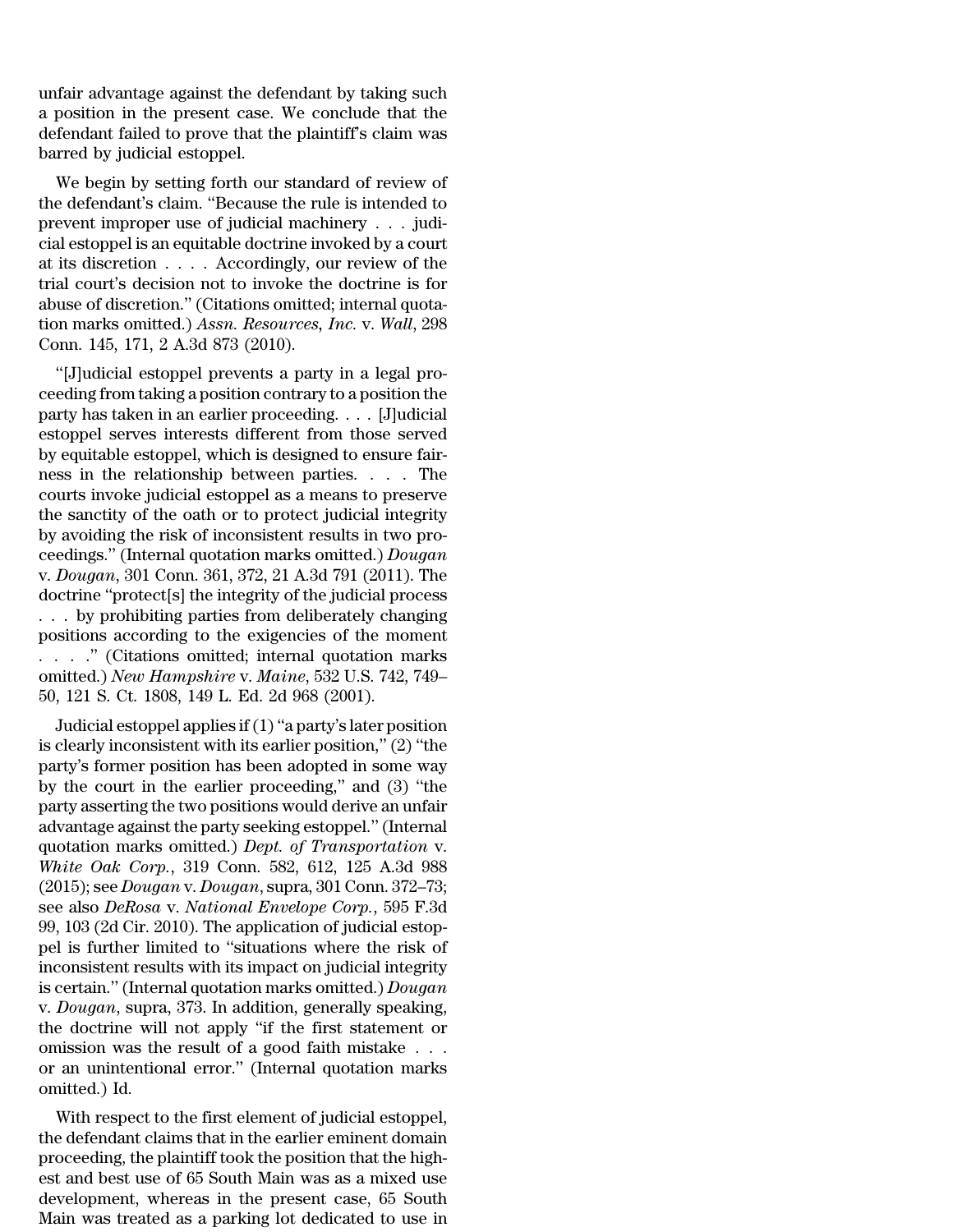conjunction with 70 South Main for purposes of valuation. The defendant claims that the plaintiff's positions with respect to 65 South Main are clearly inconsistent. The plaintiff claims that the positions are not inconsistent because a person need not actually use property in accordance with its asserted highest and best use. We agree with the plaintiff.

When land is taken by the government, the landowner is entitled to just compensation. Conn. Const., art. I, § 11. It is by now axiomatic that ''the condemnee shall be put in as good condition pecuniarily by just compensation as he would have been in had the property not been taken.''(Internal quotation marks omitted.) *Northeast Ct. Economic Alliance, Inc.* v. *ATC Partnership*, 272 Conn. 14, 25, 861 A.2d 473 (2004). To achieve this, the landowner is compensated the fair market value of the property taken. Id. ''In determining market value, it is proper to consider all those elements which an owner or a prospective purchaser could reasonably urge as affecting the fair price of the land . . . . The fair market value is the price that a willing buyer would pay a willing seller based on the highest and best possible use of the land assuming, of course, that a market exists for such optimum use.''(Internal quotation marks omitted.) Id. The highest and best use of certain property is not necessarily the present use of the property. To the contrary, ''[t]he highest and best use concept, chiefly employed as a starting point in estimating the value of real estate by appraisers, has to do with the use which will most likely produce the highest market value, greatest financial return, or the most profit from the use of a particular piece of real estate.'' (Internal quotation marks omitted.)Id. The law requires the court to "consider whether there was a reasonable probability that the subject property would be put to that use in the reasonably near future, and what effect such a prospective use may have had on the property's market value at the time of the taking.'' (Internal quotation marks omitted.) Id.

The defendant's claim in this case is a conflation of '' 'value in use' '' and '' 'value in exchange.' '' *Wellmark, Inc.* v. *Polk County Board of Review*, 875 N.W.2d 667, 673 (Iowa 2016). '' 'Value in exchange' refers to the value to persons generally and focuses on market value based upon a willing buyer and willing seller. . . . 'Value in use' refers to the value a specific property has for a specific use. . . . Value in use is based upon the value of the property as it is currently used, not on its market value considering alternative uses.'' (Citations omitted.) Id. In a free society, there is no requirement that every property owner employ his property in its highest and best use. But the fact that a property owner chooses to put his property to less productive use does not necessarily result in a diminution of the market value of the property. $13$  If someone were to use the newest model cell phone as nothing more than a paper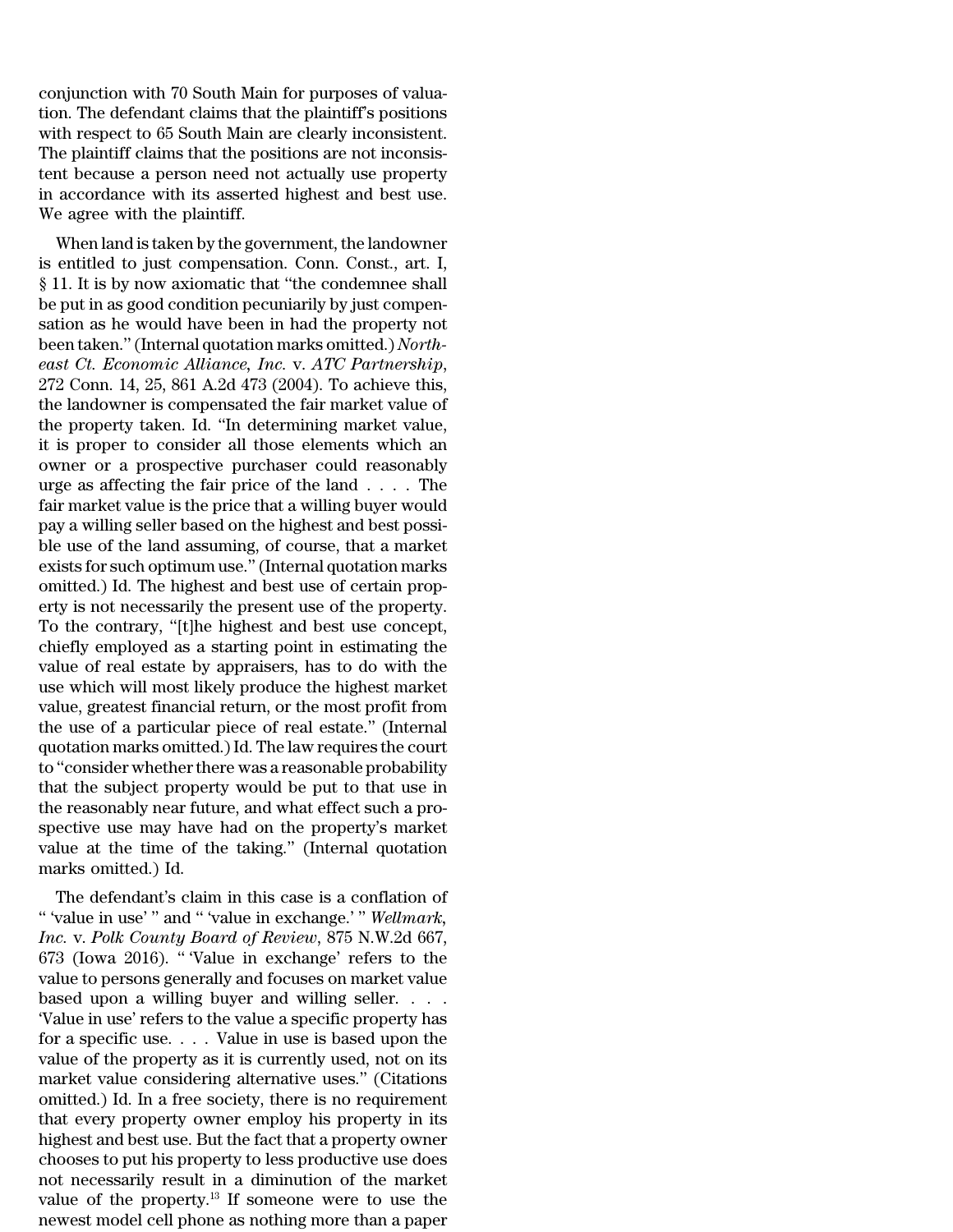weight, no one would argue that in a competitive market the cell phone would be worth that of an idle paper weight. Because there would be a reasonable probability that a willing buyer would use the cell phone as intended—its highest and best use—rather than as a paper weight, its market value is the former rather than the latter, irrespective of its actual use. In valuing property, an asserted highest and best use is not a promise, but rather a means to ascertain fair market value. It is not inconsistent for a property owner to assert a particular use of property different from an asserted highest and best use of the property.

The fact that the plaintiff sought and proved a fair market value of 65 South Main as a mixed use development in the earlier eminent domain proceeding does not now preclude him from claiming, in the present case, that he would continue to use that property as a parking lot had it not been taken. This case is about the value of 70 South Main. In presenting his case, the plaintiff, through his expert, compared the value of 70 South Main with the use of 65 South Main as a parking lot with the value 70 South Main without the use of 65 South Main as a parking lot. The trial court found as fact, and the defendant did not challenge on appeal, that this analysis showed the damage 70 South Main incurred as a result of the defendant taking 65 South Main. The fact that the plaintiff asserts in the present case that he would have continued to use 65 South Main as a parking lot is not clearly inconsistent from his assertions in the earlier eminent domain action as to the fair market value of that property.<sup>14</sup> Accordingly, the trial court did not abuse its discretion in rejecting the defendant's judicial estoppel claim.

We conclude that the Appellate Court properly determined that the trial court correctly concluded that the defendant had inversely condemned 70 South Main when it took 65 South Main, and that the trial court did not abuse its discretion in rejecting the defendant's judicial estoppel claim.

The judgment of the Appellate Court is affirmed.

In this opinion the other justices concurred.

<sup>1</sup> We note that Sonoson, LLC, is also a plaintiff in the present action. Barton was the owner of the property at issue at the time of the alleged taking and commenced the present action. Thereafter, Barton executed a quitclaim deed to the property in favor of Sonoson, LLC. Thereafter, Barton filed a motion to cite in Sonoson, LLC, as a party plaintiff, which was granted by the trial court. For the sake of convenience, we hereinafter refer to Barton as the plaintiff.

<sup>2</sup> At the trial court, the defendant asserted other special defenses and counterclaims, all of which were rejected. None of those claims are raised on appeal.

<sup>3</sup> The Appellate Court rejected the plaintiff's claim on cross appeal that the trial court incorrectly denied the plaintiff offer of compromise interest under General Statutes § 52-192a. *Barton* v. *Norwalk*, supra, 163 Conn. App. 219. The plaintiff has not appealed from the judgment of the Appellate Court on that issue.

<sup>4</sup> This court granted the defendant's petition for certification for appeal limited to the following issues: (1) ''Did the Appellate Court properly affirm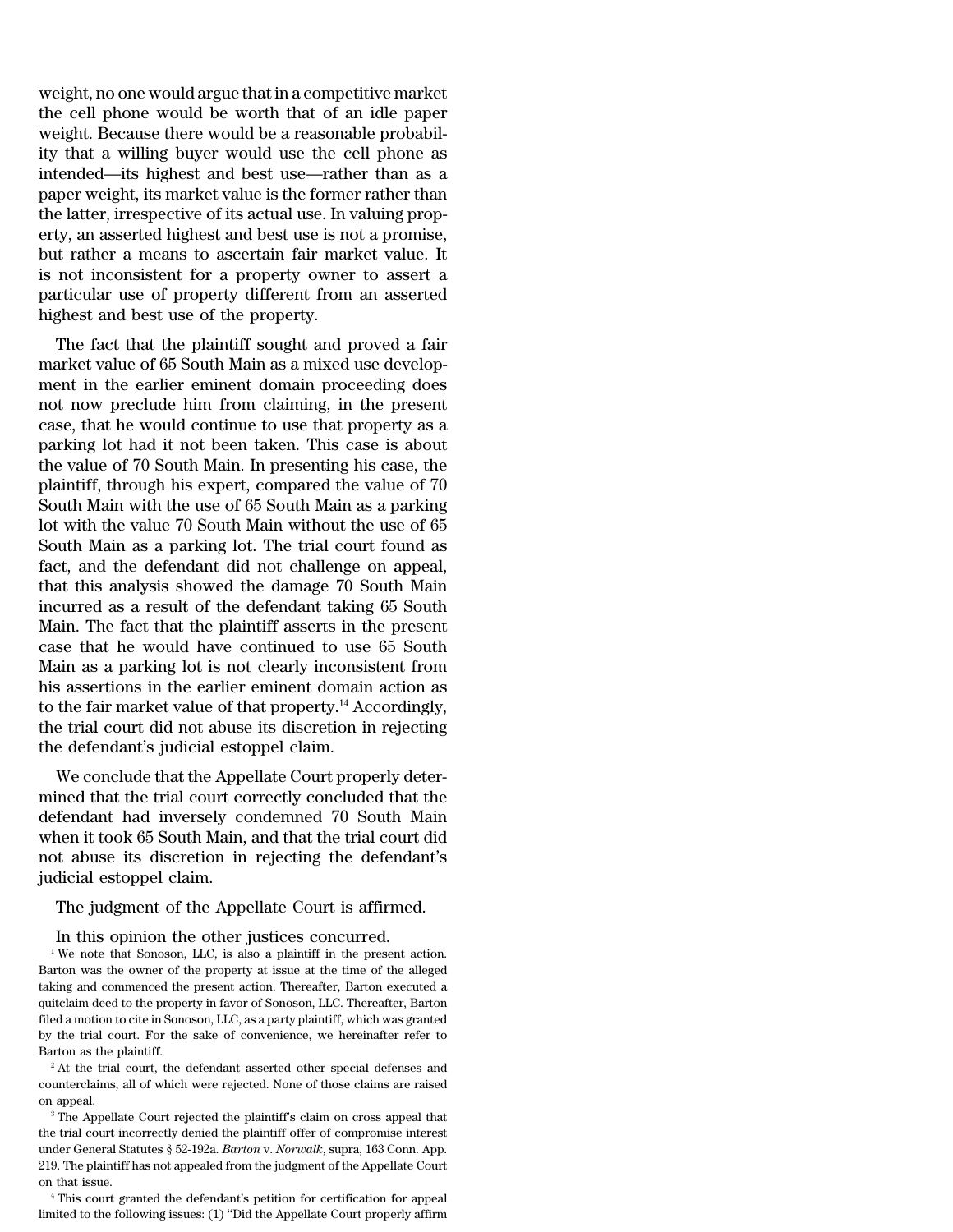the trial court's judgment awarding monetary damages based upon the theory of inverse condemnation when [70 South Main] retained significant value, was used for the same purpose as before the condemnation, and continued to generate substantial rental income?''; and (2) ''Did the Appellate Court properly hold that the plaintiff's inverse condemnation action was not barred by the doctrine of judicial estoppel, given the inconsistent positions that he had taken on the use of the taken property?'' *Barton* v. *Norwalk*, 321 Conn. 901, 901–902, 136 A.3d 1272 (2016).

<sup>5</sup> Article first, § 11, of the constitution of Connecticut provides: ''The property of no person shall be taken for public use, without just compensation therefor.''

<sup>6</sup> We have noted that the ''same analysis'' is applied in zoning variance cases as in inverse condemnation cases because ''when the [zoning] regulation practically destroys or greatly decreases [the property's] value for any permitted use to which it can reasonably be put . . . the loss of value alone may rise to the level of a hardship.'' (Citation omitted; internal quotation marks omitted.) *Caruso* v. *Zoning Board of Appeals*, 320 Conn. 315, 323, 130 A.3d 241 (2016). Generally speaking, a landowner must show, inter alia, ''unusual hardship'' to be granted a variance. Id., 321. In order to meet this element of the legal standard for a variance, the landowner may demonstrate that ''the zoning regulation has deprived the property of all reasonable use and value, thereby practically confiscating the property.'' Id., 322. Accordingly, we have observed that this places our variance cases ''at the intersection of two related, yet distinct, areas of law: land use regulation and constitutional takings jurisprudence.'' (Internal quotation marks omitted.) Id. The unusual hardship test in zoning variance cases and the substantial destruction test in inverse condemnation cases require a showing that the property cannot be utilized for any reasonable purpose. Compare id., 323 (''we have continually held in variance cases that [w]hen a reasonable use of the property exists, there can be no practical confiscation'' [internal quotation marks omitted]), with *Bristol* v. *Tilcon Minerals, Inc.*, supra, 284 Conn. 84 (''there is no taking in a constitutional sense unless the property cannot be utilized for any reasonable and proper purpose''[internal quotation marks omitted]); see also *Rural Water Co.* v. *Zoning Board of Appeals*, supra, 287 Conn. 299 (noting that landowner's inverse condemnation claim failed for same reasons as its claim of unusual hardship).

<sup>7</sup> The memorandum of decision recites that 87 percent of the building was under lease in 2001. The graph admitted into evidence recites the figure of 97 percent for 2001. Elsewhere in the memorandum of decision, the trial court states that ''[r]ental space under lease fell from over 90 percent in 2001 . . . .'' Because the trial court cited the graph as its source for the 87 percent figure and we find no other basis in the record for the conclusion that 87 percent of the building was under lease in 2001, we conclude that the 87 percent figure in the memorandum of decision was a typographical error.

<sup>8</sup> Thomas stated the following in a June, 2006 letter: ''It just doesn't pay to open every day anymore. The neighborhood is better, and that should be good, but the parking situation has just killed us. . . . Nobody wants to pay a \$15 or \$25 fine to get a \$12 haircut. . . . With all this, it is a struggle each month to stay current with the rent and other expenses, and I don't see the situation improving.''

<sup>9</sup> Over the course of approximately 120 days in 2002, the broker fielded twenty to twenty-five inquiries regarding the space available at 70 South Main. The broker noted that the ''primary and paramount issue'' with respect to the spaces for these inquiries was the lack of on-site or nearby parking. Four potential tenants were shown space. Three of the potential tenants declined to enter a lease citing parking issues, while the fourth did not give a reason.

<sup>10</sup> According to the plaintiff's exhibit, ''[o]perating [i]ncome is defined as [g]ross [r]ents received less [o]perating [e]xpenses. Operating [e]xpenses exclude mortgage interest and principal, depreciation, and capital improvements. Services provided 'in-kind' to the property are not reflected in [o]perating [e]xpenses.''

<sup>11</sup> McGuire testified that he had recently served on a committee that examined parking in the area.

 $12$  The defendant notes in its brief that McGuire determined the before taking value of 70 South Main by applying valuation methodology that considered the use of 70 South Main and 65 South Main together and suggests that this method is inaccurate. At trial, however, the defendant declined to present any evidence with respect to the value of 70 South Main. Ultimately, the trial court credited McGuire's testimony and found that his analysis